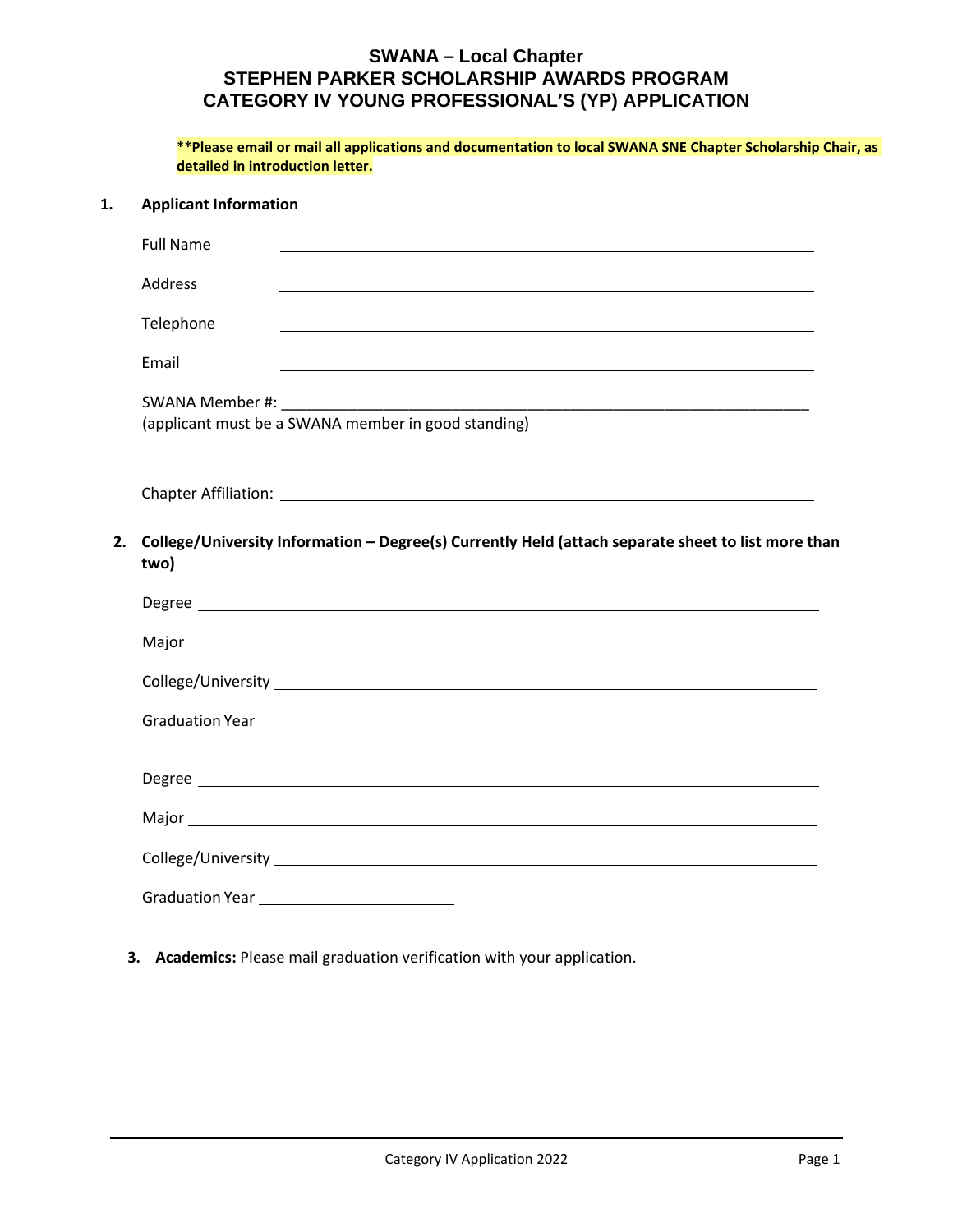**4.** Please have your current supervisor provide a one-page discussion relative to your progress as a Young Professional and its relationship to solid waste management. Your current supervisor's name, address, telephone, email and signature must be included with the document. Please let us know who will be providing the document.

| Current Supervisor's name:           |  |
|--------------------------------------|--|
| <b>Current Supervisor's Address:</b> |  |
| Telephone:                           |  |
| Email Address:                       |  |

- **5. Essay Question:** On an attached page, briefly discuss your views on solid waste management: what it is, who participates, what are the current issues facing the profession, and your thoughts on its future direction. Please do not use prior year's essays for those who are re-applying for this scholarship.
- **6. Financial Need (not weighted):** Please submit a short statement of your financial needs, listing any other scholarships or educational funding awarded to date in context with related expenses.

I, , verify that the information above is true to the best of my knowledge.